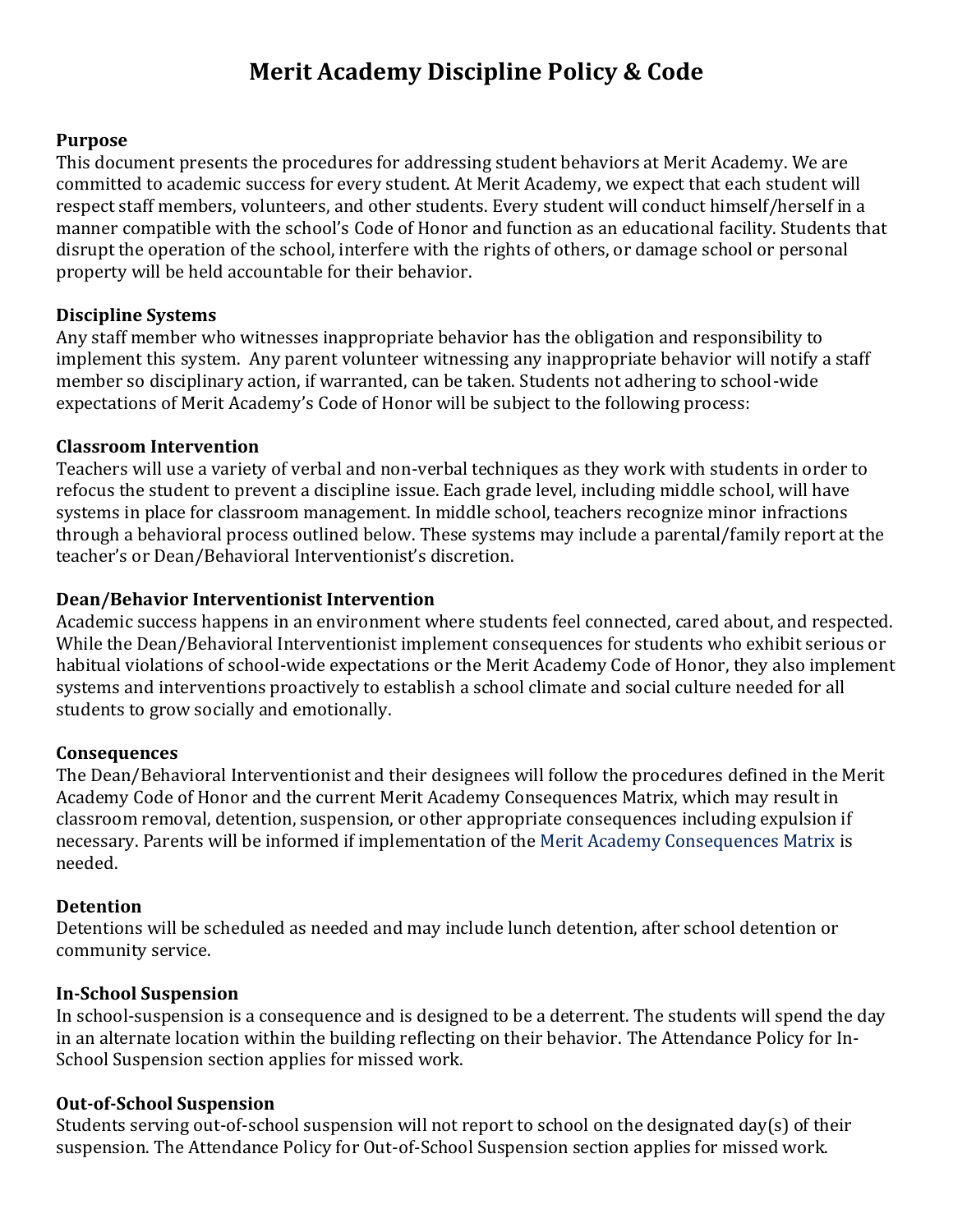### **Severe Incidents**

Any incident that is considered severe will be handled using the Merit Academy discipline matrix.

## **Discipline Matrix**

| <b>Level I Violations</b><br>[3 Violations = Class II]                                                                                                                                                                                                 | <b>Level II Violations</b><br>[3 Violations = Class III]                                                                                                                                                        | <b>Level III Violations</b><br>[3+ Violations = Expulsion Hearing]                                                                                                                                                                                                                                                                                                                                 |
|--------------------------------------------------------------------------------------------------------------------------------------------------------------------------------------------------------------------------------------------------------|-----------------------------------------------------------------------------------------------------------------------------------------------------------------------------------------------------------------|----------------------------------------------------------------------------------------------------------------------------------------------------------------------------------------------------------------------------------------------------------------------------------------------------------------------------------------------------------------------------------------------------|
| • Disruption<br>• Uniform Violations<br>• Electronic Devices Misuse<br>• Inappropriate/Rude<br>Language<br>$\bullet$ Off Task<br>• Property Misuse/Littering<br>$\bullet$ PDA<br>$\bullet$ Gossip<br>• Chewing Gum/Eating<br><b>Without Permission</b> | • Defiance/Non-<br>compliance<br>$\bullet$ Plagiarism<br>• Lying/Cheating<br>• Repeated Class I<br>Violations<br>$\bullet$ Minor<br>Profanity/Disrespect<br>/Excessive Rude<br>Language<br>• Acting with malice | • Abusive Language/Profanity/Threat<br>Harassment/(Cyber)Bullying/Hazing<br>$\bullet$<br>• Internet Misuse<br>• Insubordination<br>• Pornography/Inappropriate Sexual<br><b>Behavior</b><br>• Property Damage/Vandalism<br>• Physical Aggression/Assault/Fighting/<br>Retaliation/Retribution<br>• Repeated Class I & II Violations<br>Sluffing/Truancy/Absconding<br>$\bullet$ Theft<br>• Forgery |
| <b>Other Violations</b>                                                                                                                                                                                                                                |                                                                                                                                                                                                                 | • Use/Possession of Weapons/ Drugs,<br>Alcohol, Tobacco/Arson/Bomb, or<br>threat thereof.                                                                                                                                                                                                                                                                                                          |
| • Tardies (5 tardies and/or uniform violations = Class III)<br>• Uniform Violations (5 violations/tardies = Class III)<br>• Disruptive students can be removed from class at any<br>time at the teacher's or staff's discretion                        |                                                                                                                                                                                                                 |                                                                                                                                                                                                                                                                                                                                                                                                    |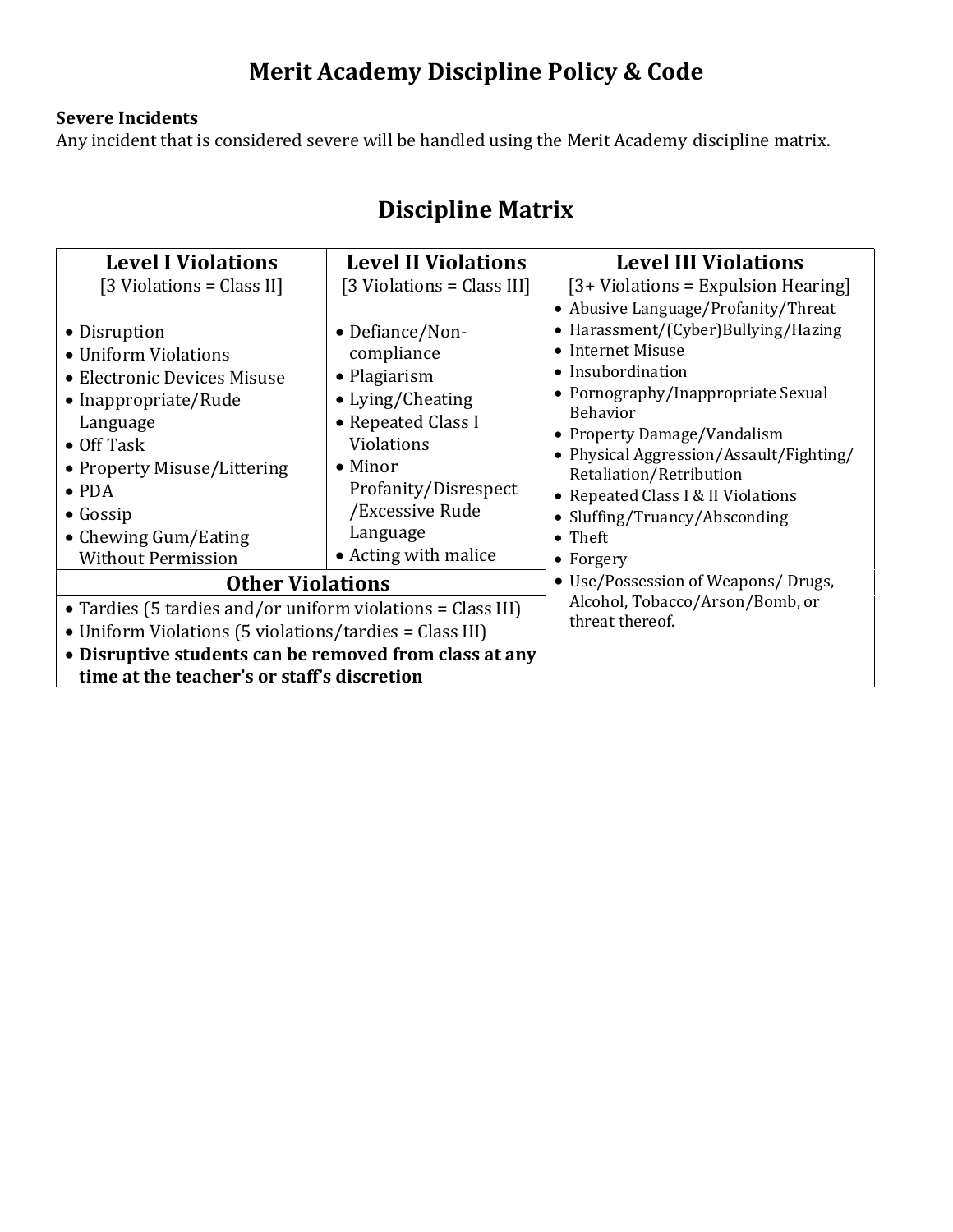|                                                                   | Use Love and Logic and/or other classroom management skills.                                                                                                                                                                                                                                                                         |  |
|-------------------------------------------------------------------|--------------------------------------------------------------------------------------------------------------------------------------------------------------------------------------------------------------------------------------------------------------------------------------------------------------------------------------|--|
| <b>PREVENTION</b>                                                 | If problem behavior occurs, inform student of the problem behavior<br>and the consequence.                                                                                                                                                                                                                                           |  |
|                                                                   | Give age appropriate warnings/chances to improve.                                                                                                                                                                                                                                                                                    |  |
|                                                                   |                                                                                                                                                                                                                                                                                                                                      |  |
| <b>LEVEL I VIOLATION</b>                                          | After 3 repeated offenses, inform the student that they will receive a<br>Class I write-up. Give the student some reflection time if possible. If<br>student is too disruptive of class, they can sit in a safe place in<br>hallway or another class to do their work.                                                               |  |
| <b>Handled in Class</b>                                           | The teacher/staff addresses the behavior using behavior                                                                                                                                                                                                                                                                              |  |
|                                                                   | management strategies such as:                                                                                                                                                                                                                                                                                                       |  |
|                                                                   | Redirect the behavior; Proximity control; Nonverbal cue; Private<br>conference with the student; In-class modified seating, in-class                                                                                                                                                                                                 |  |
|                                                                   | recovery; Remind student of desired behavior; Reteach and practice                                                                                                                                                                                                                                                                   |  |
|                                                                   | desired behavior; Opportunity to apologize AND make it right.                                                                                                                                                                                                                                                                        |  |
|                                                                   | Fill out a Minor Incident Report.                                                                                                                                                                                                                                                                                                    |  |
|                                                                   | Contact parents.                                                                                                                                                                                                                                                                                                                     |  |
|                                                                   |                                                                                                                                                                                                                                                                                                                                      |  |
| <b>LEVEL II VIOLATION</b>                                         | Either Class II violations or repeated Class I's are also to be handled<br>in-class or by the behavior interventionist or dean. If student is too<br>disruptive of class, they may be sent to a safe place in hallway or<br>another class to do their work.                                                                          |  |
| Handled in Class or by<br><b>Behavior</b><br>Interventionist/Dean | As needed, referred to the behavior interventionist and/or dean<br>where they will address the behavior using consequences such as:<br>Discipline (such as loss of privileges, detention, time in the office);<br>Written reflection on behavior to be processed with an adult;<br>Behavior contract/plan; Safety plan if necessary. |  |
|                                                                   | Fill out a Minor Incident Report.                                                                                                                                                                                                                                                                                                    |  |
|                                                                   |                                                                                                                                                                                                                                                                                                                                      |  |
|                                                                   | The office will contact parents.                                                                                                                                                                                                                                                                                                     |  |
| <b>LEVEL III VIOLATION</b>                                        | Class III violations are to be sent straight to the office, where they<br>wait in detention while the teacher fills out an Incident Report.                                                                                                                                                                                          |  |
| <b>Referred to Behavior</b><br>Interventionist/Dean's             | The behavior interventionist and/or dean will address the behavior                                                                                                                                                                                                                                                                   |  |
| <b>Office</b>                                                     | using consequences such as:<br>Loss of privileges; Suspension (in-school or out); Behavior<br>contract/plan; Safety plan; Possible expulsion.                                                                                                                                                                                        |  |
|                                                                   | 3+ Violations = Expulsion Hearing]                                                                                                                                                                                                                                                                                                   |  |
|                                                                   | Law enforcement will be called where appropriate.                                                                                                                                                                                                                                                                                    |  |
|                                                                   | The office will contact parents.                                                                                                                                                                                                                                                                                                     |  |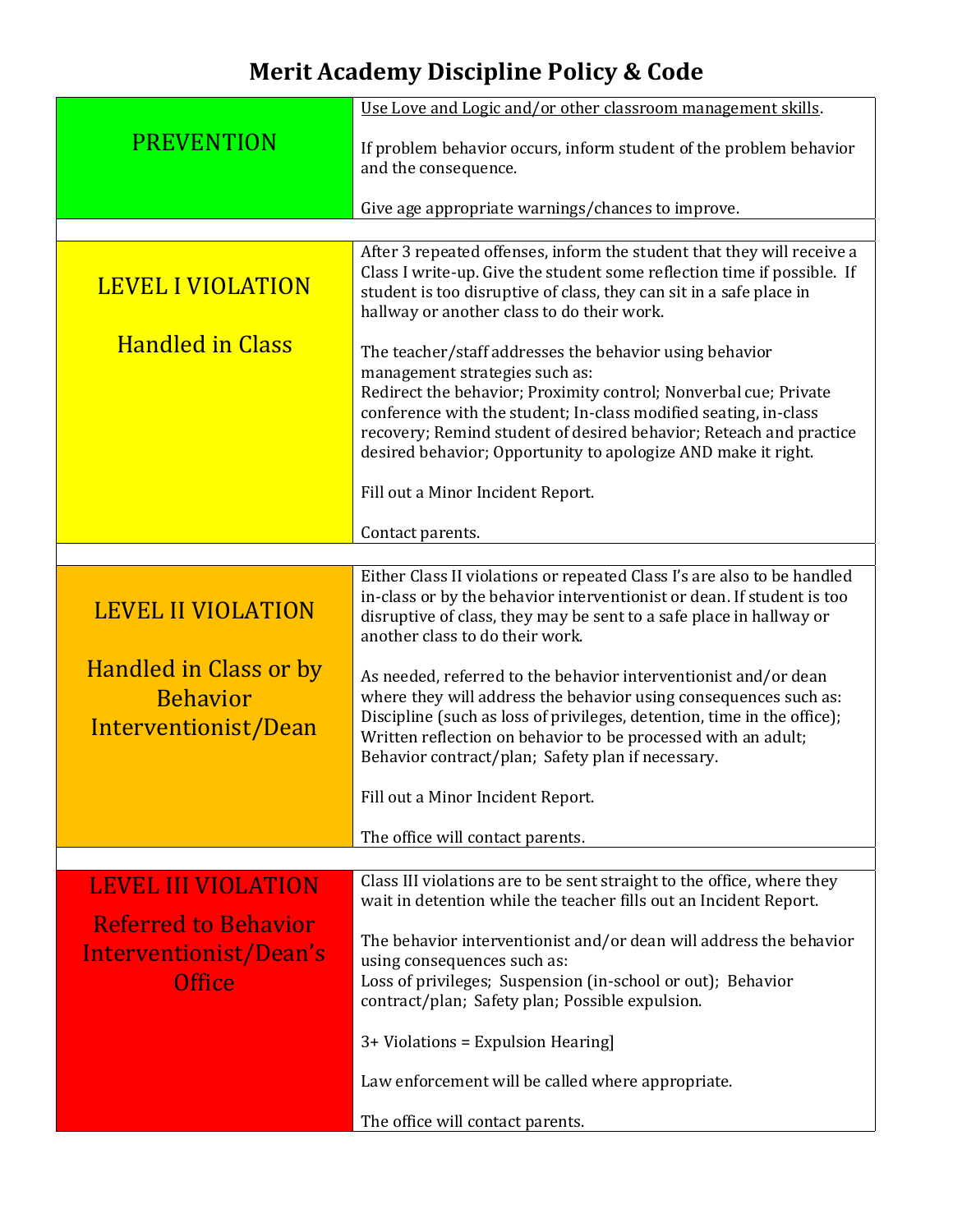### **Remember the Rule of 3's:**

| $\circ$ Exceed Appr. Warnings | $= Class I$ (handled & reported by teacher)   |
|-------------------------------|-----------------------------------------------|
| $\circ$ 3 Class I's           | $= Class II$ (handled & reported by teacher,  |
|                               | behavior interventionist, and/or dean)        |
| $\circ$ 3 Class II's          | $= Class III$ (handled & reported by teacher, |
|                               | behavior interventionist, and/or dean)        |

Disciplinary Actions of Class IIIs:

- $\circ$  1<sup>st</sup> Class III = Call home, 1 day appropriate consequence
- $\circ$  2<sup>nd</sup> Class III = Call home, up to 3 days consequence (ISS/OSS)
- $\circ$  3<sup>rd</sup> Class III = Call home, up to 5 days consequence (OSS), potential for expulsion hearing.

OSS/ISS/Detention/ (by Administrator Discretion)

- Abusive Language/Profanity/Threat
- Insubordination
- Harassment/(Cyber)Bullying/Hazing
- Property Damage/Vandalism
- Repeated Class I & II Violations
- Sluffing/Truancy
- Theft
- Accumulation of 5 Tardies and/or Uniform Violations

Out-of-School-Suspension and/or Expulsion Hearing (Mandatory)

*Safe School Violations/Banned Items on Campus/Sexual or Violent Violations*

- 3+ Violations Class III= Expulsion Hearing
- Pornography/Inappropriate Sexual Behavior
- Physical Aggression/Fighting/ Retaliation/Retribution
- Use/Possession of Weapons, Drugs, Alcohol, Tobacco/Arson/Explosives